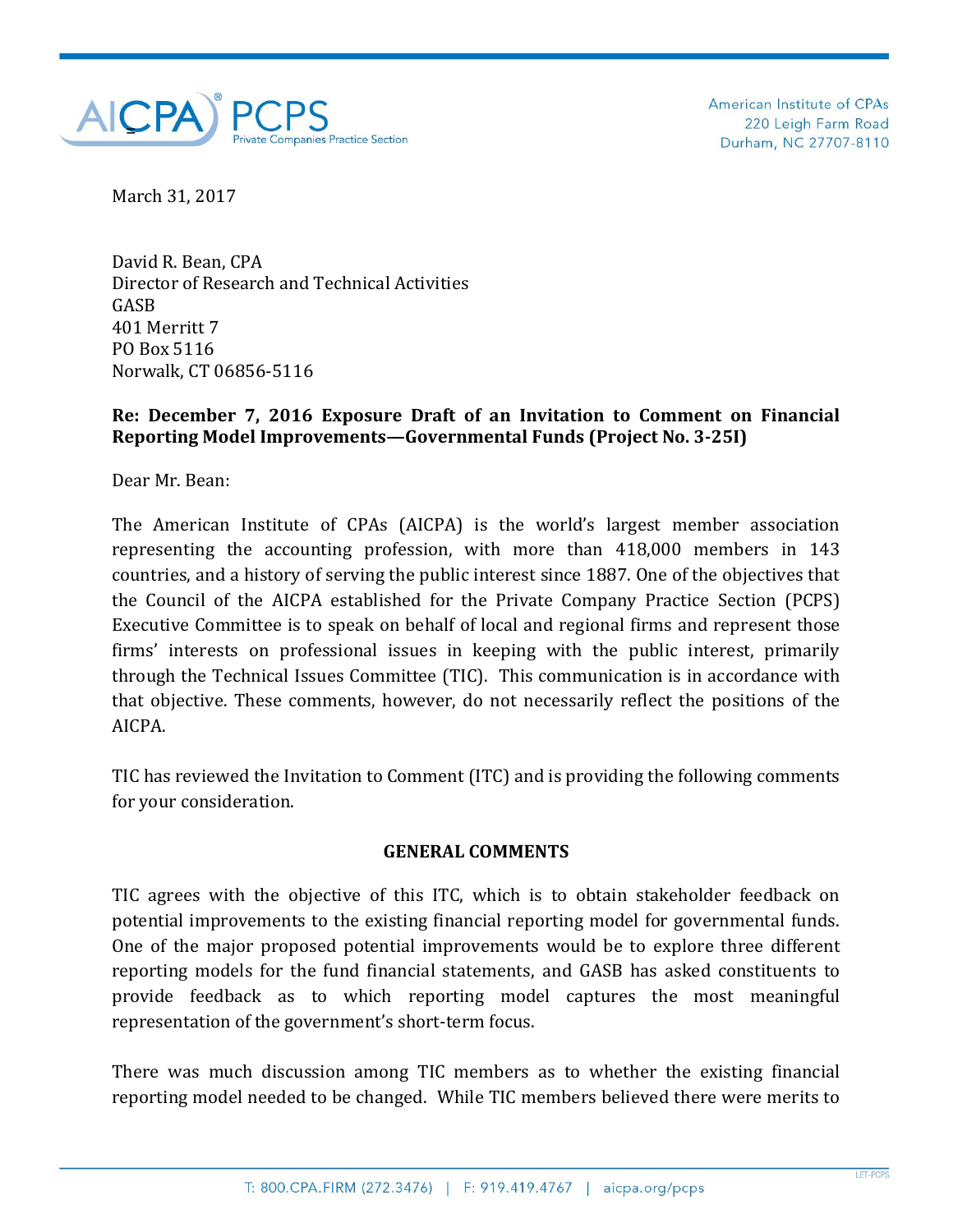keeping the existing reporting model, they were open to considering the additional models as laid out in the ITC.

TIC is providing detailed feedback on each of GASB's questions in the specific comments section below.

## **SPECIFIC COMMENTS**

*Question 2.1: Do you believe that governmental fund financial statements should continue to present information that reflects a shorter time perspective than the information presented in the government-wide financial statements and that focuses on financial, rather than economic, resources? Why?*

Yes, TIC believes that the governmental fund financial statements should be a focus of presentation, and should continue to focus on information that reflects a shorter time perspective. The current model addresses the needs of the vast variety of users of the financial statements. It allows the users to focus on either the longer term or shorter term perspective. The shorter term view is integral to the users of the financial statements to access and provide transparency related to current year performance against certain formally approved measures, like the annual budget. TIC believes that including shorter time perspective helps users evaluate the government's effectiveness in day to day operations.

*Question 2.2: Do you believe that governmental fund financial statements should continue to present information that facilitates comparisons with a government's budgetary information? Why?*

Yes. While we understand that the GASB does not have the right to issue budgetary accounting guidance (rather, budgetary accounting is driven by federal, state, and local laws), many governments use current accounting guidance as the basis for budgetary accounting because the modified accrual basis of accounting helps capture the available resources and expenditures of the government required to be managed. To this point, TIC agrees with the statement made in paragraph 12 of chapter 1 of the ITC.

*Question 2.3: Which of the three recognition approaches provides the most relevant information for assessing fiscal accountability' of the government? Why do you consider that information most relevant?*

TIC had some lengthy discussion about this issue and which approach would be the most preferable The majority of TIC members believe the near-term approach best captures the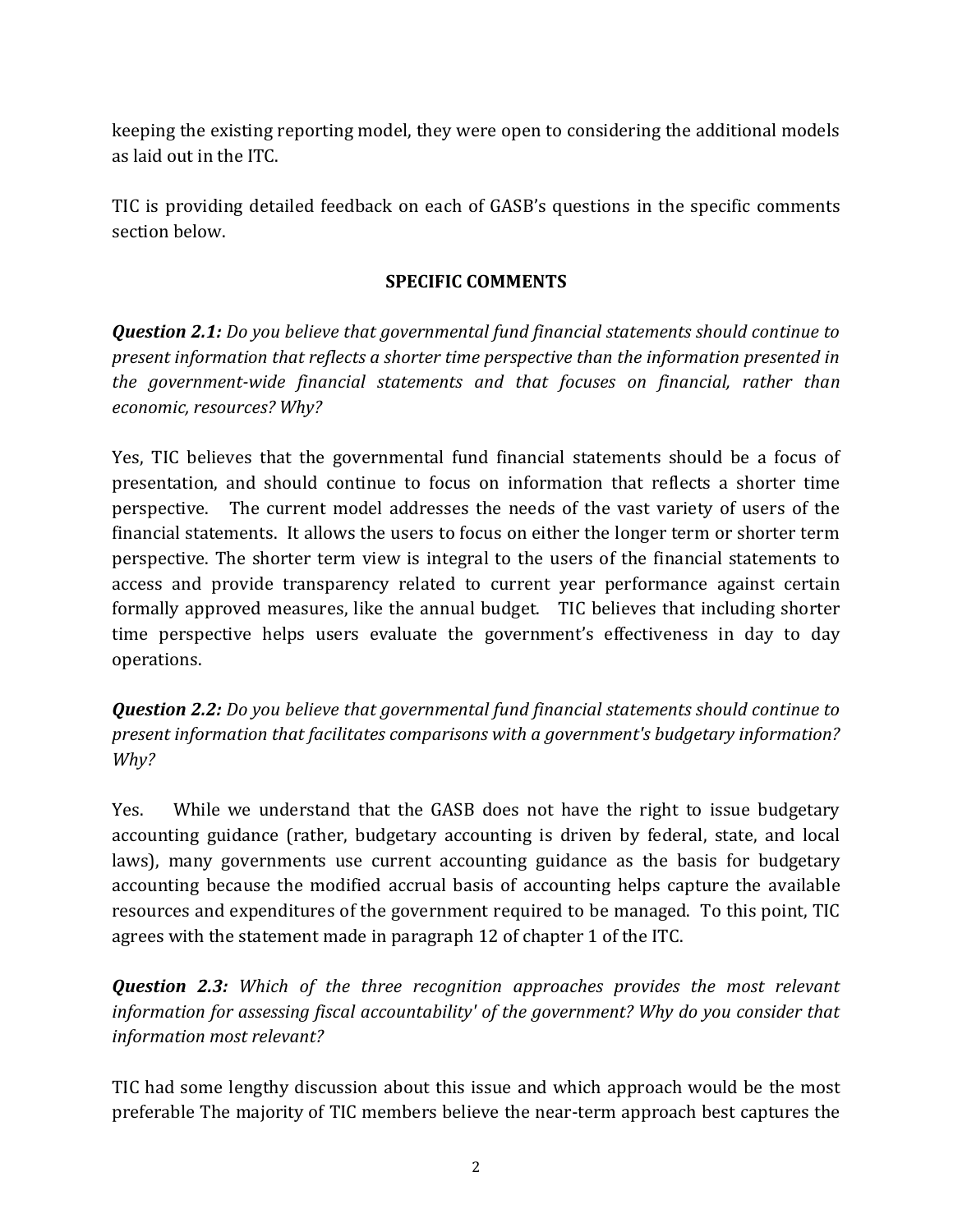information that is most relevant to the government if there is a change to be made from current practice. The majority of TIC members believe the near-term approach more closely resembles the manner in which governments currently manage and account for their resources

In addition, some TIC members, as well as their governmental clients, noted they did not think the conceptual basis should change and they are happy with the current framework. There seem to be concerns that there are issues with all three of the additional approaches proposed in the ED, and perhaps GASB should consider going with the current approach and simply adding additional guidance where needed. Perhaps this could be done through additional questions and answers, making technical corrections to existing guidance, or by the issuance of implementation guides.

*Question 2.4: Transactions related to tax anticipation notes or revenue anticipation notes are presented differently under the three recognition approaches. In the near-term approach, borrowings on and repayments of these notes would be reported as inflows and outflows of resources on the statement of resource flows and in the reconciliation to the government-wide statement of net position. In the short-term and long-term approaches, outstanding balances of these notes would be reported as liabilities on the balance sheet, and borrowings on and repayments of these notes would be reported in the statement of cash flows. (See the discussion in Chapter 3.) Which approach to the reporting of these notes provides the most valuable information? Why?*

TIC has expressed a preference for the near-term approach. TIC does recognize that treatment of debt would be one of the challenges in the near-term approach, as pointed out in chapter 2, paragraph 19 of the ITC. Since tax anticipation notes currently are being reflected in the short-term debt section of the notes to the financial statements and readers are directed to read the notes along with the financial statements, this issue is addressed.

*Question 2.5: Views vary on the definition of financial resources—a concept integral to all three recognition approaches. (See the discussion in paragraphs 38-40 of Chapter 2.) What definition of financial resources provides the most valuable information? Why? Do you consider prepaid items to be financial resources? Why? Do you consider inventory to be financial resources? Why?*

TIC believes the most useful definition of a financial resource is items that can become converted to cash or other items that can be linked to avoiding a direct and specific cost that would otherwise use future resources. For example, TIC believes that prepaid items and inventory should be included as assets. When a government exchanges resources for a prepaid item or inventory, they are accelerating the use of cash related to costs of a near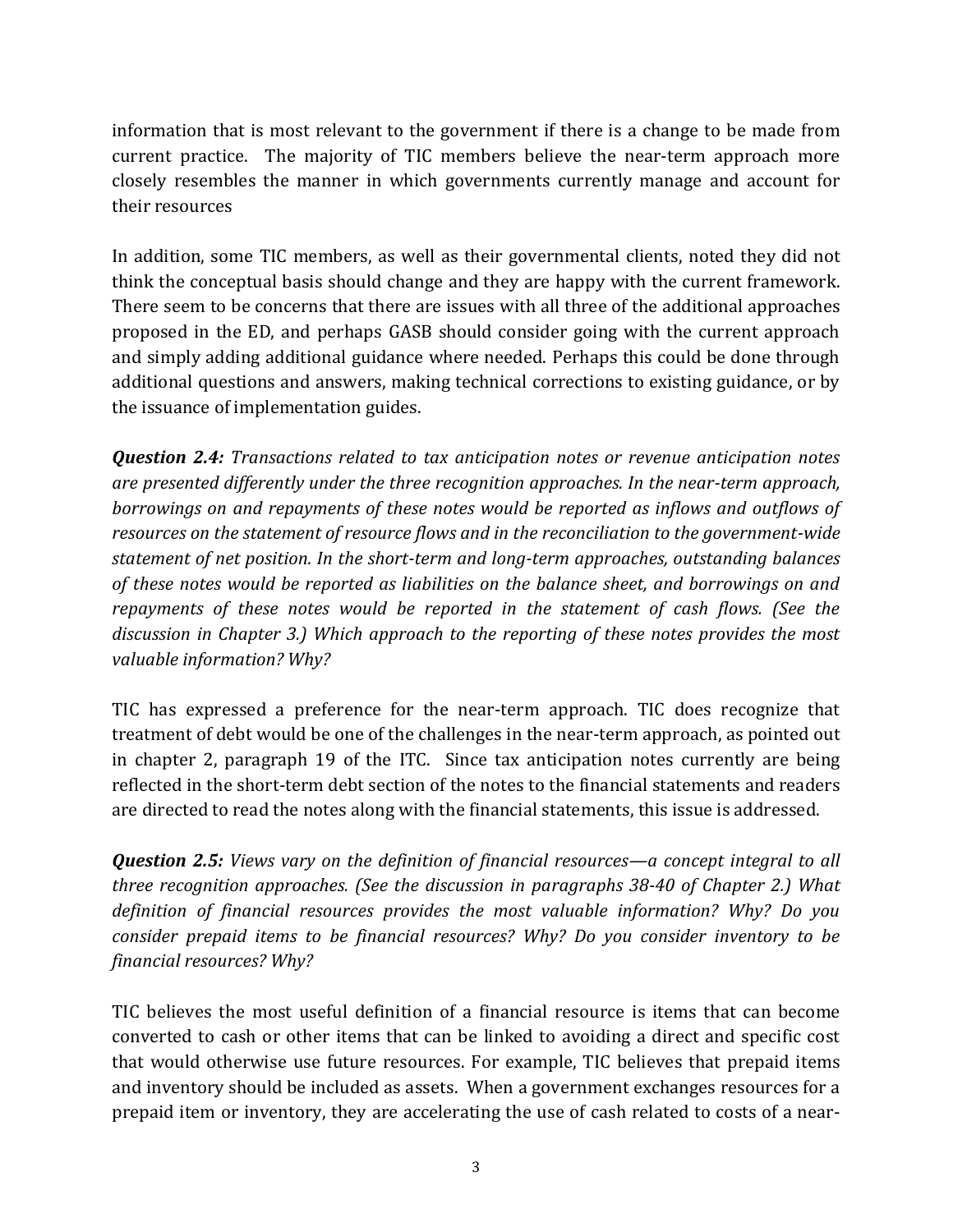term future period. It is common for governments to prepay for items or keep a stock of inventory items that apply to the next reporting period. This typically is a management decision on the use and need of resources to be available to provide services. TIC believes that going to a more pure cash flow point of view on prepaid items and inventory could distort the period in which those costs really belong. Therefore, TIC would consider items like prepaid assets and inventory to be financial resources.

*Question 2.6: For the recognition approach that you believe provides the most valuable information, how would you change that recognition approach to provide information that is more valuable? How would those changes make the information more valuable?*

As noted in preceding question 2.5, TIC believes adding prepaid items and inventory to the balance sheet would enhance the reporting. Reflecting prepaid items and inventory on the balance sheet would provide a more consistent application of reflecting costs in the period to which they apply.

*Question 2.7: Paragraph 6 of Chapter 2 discusses a same-page reconciliation to governmentwide information and the use of specific terminology to more clearly communicate that the information in governmental fund financial statements is of a shorter time perspective than information in the government-wide financial statements and focuses on financial, rather than economic, resources. Are these changes effective in communicating that the information in governmental fund financial statements is different from the information in governmentwide financial statements? How could those differences be communicated more effectively?*

TIC liked the concept of short concise wording, but would slightly change the descriptions. For example, GASB has a caption in the ITC currently titled "Revenues that do not provide near term resources." TIC believes it would read better if that particular caption indicated "Revenues earned by the government, but not received in sufficient time to provide near term resources," or something to that effect that makes it clear the earning or incurred process is complete, and it's simply a matter of the timing of the receipt or use of resources. But again, TIC does prefer the use of the shorter descriptions wherever possible.

*Question 3.1: Which format for the governmental funds resource flows statement—existing format or current and long-term activity format—provides the most valuable information about governmental funds? Why do you consider the information to be more valuable?*

TIC members struggled to evaluate the pros and cons of each of the conceptual examples laid out in the ED in detail and, therefore, did not express a strong preference for one format over the other.